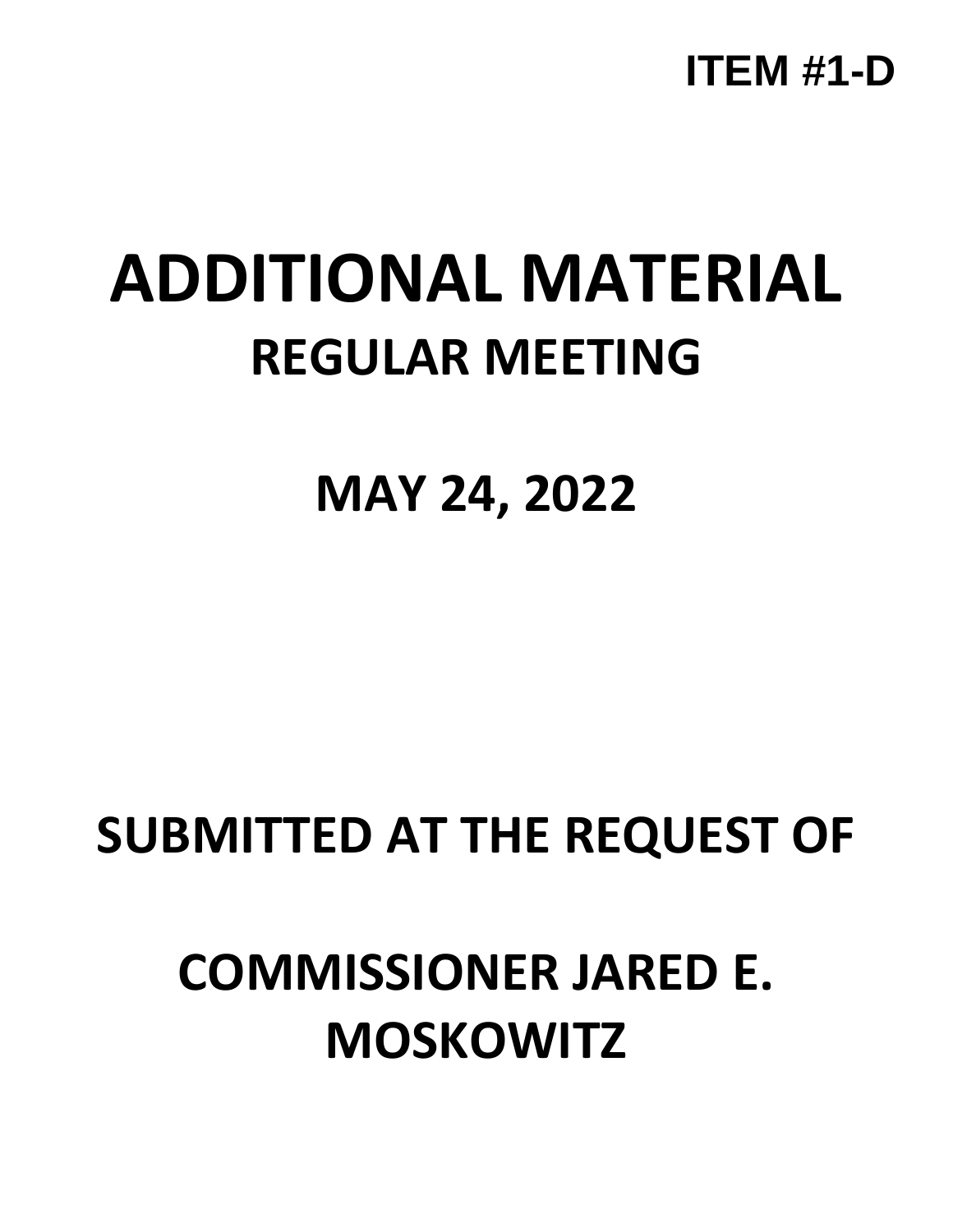

### **AGENDA ITEM** # May 24, 2022

Meeting Date

Page 1 of 2

**Requested Action** (Identify appropriate Action or Motion, Authority or Requirement for Item and identify the outcome and/or purpose of item.)

A. MOTION TO REAPPOINT Ronenia A. Jenkins to the Health and Sanitary Control Board.

B. MOTION TO APPROVE waiver of conflict under Section 112.313(7)(a), Florida Statutes for Ronenia A. Jenkins who holds an employment or contractual relationship with an entity that receives funds from Broward County.

Why Action is Necessary: A. The Board must approve appointments and reappointments.

B. A waiver of conflict arising under Section 112.313(7)(a), Florida Statutes, requires two-thirds approval by the Board in accordance with Section 112.313(12), Florida Statutes.

**What Action Accomplishes:** Reappoints Ronenia A. Jenkins to the Health and Sanitary Control Board.

**Is this Action Commission Goal Related? Ves No** 

| Is this Action related to the American Recovery and Reinvestment Act of 2009? |  | Yes | $\boxtimes$ No |  |
|-------------------------------------------------------------------------------|--|-----|----------------|--|
|-------------------------------------------------------------------------------|--|-----|----------------|--|

#### **Summary Explanation/Background**

(The first sentence includes the Agency recommendation. Provide an executive summary of the action that gives an overview of the relevant details for the item. Identify how item meets Commission Challenge Goal.)

Commissioner Moskowitz is submitting Ronenia A. Jenkins for reappointment to the Health and Sanitary Control Board.

Approval of this item would give rise to certain employment conflicts under Section 112.313(7)(a), Florida Statutes, which provides that "no public officer...shall have or hold any employment or contractual relationship with any business entity...which is...doing business with an agency of which he or she is an officer or employee." In accordance with Section 112.313(12), Florida Statutes, Board approval is required to waive any conflict arising under Section 112.313(7)(a), Florida Statutes. An effective waiver requires a two-thirds vote of the County Commission after full disclosure of the conflicting relationship. Form 4A, Disclosure of Business Transaction, Relationship, or Interest, is

| <b>Authorized Signature</b><br>(Signature confirms that required approvals from other agencies have been received – e.g. Purchasing, Budget, Risk Mgmt, Attorney) |                               |                                                                               | <b>Scheduling</b><br>County Admin initials |
|-------------------------------------------------------------------------------------------------------------------------------------------------------------------|-------------------------------|-------------------------------------------------------------------------------|--------------------------------------------|
| Signature:                                                                                                                                                        | Date:<br>03/15/22<br>05/18/22 | <b>Commissioner Jared E. Moskowitz, District 8</b><br>Room 412 (954) 357-7008 |                                            |
| Source of additional information: Type Name, Agency, and Phone<br>Launa Carbonell (954) 357-7008<br>Form 107-1-A Revised 06/15/2009                               |                               |                                                                               |                                            |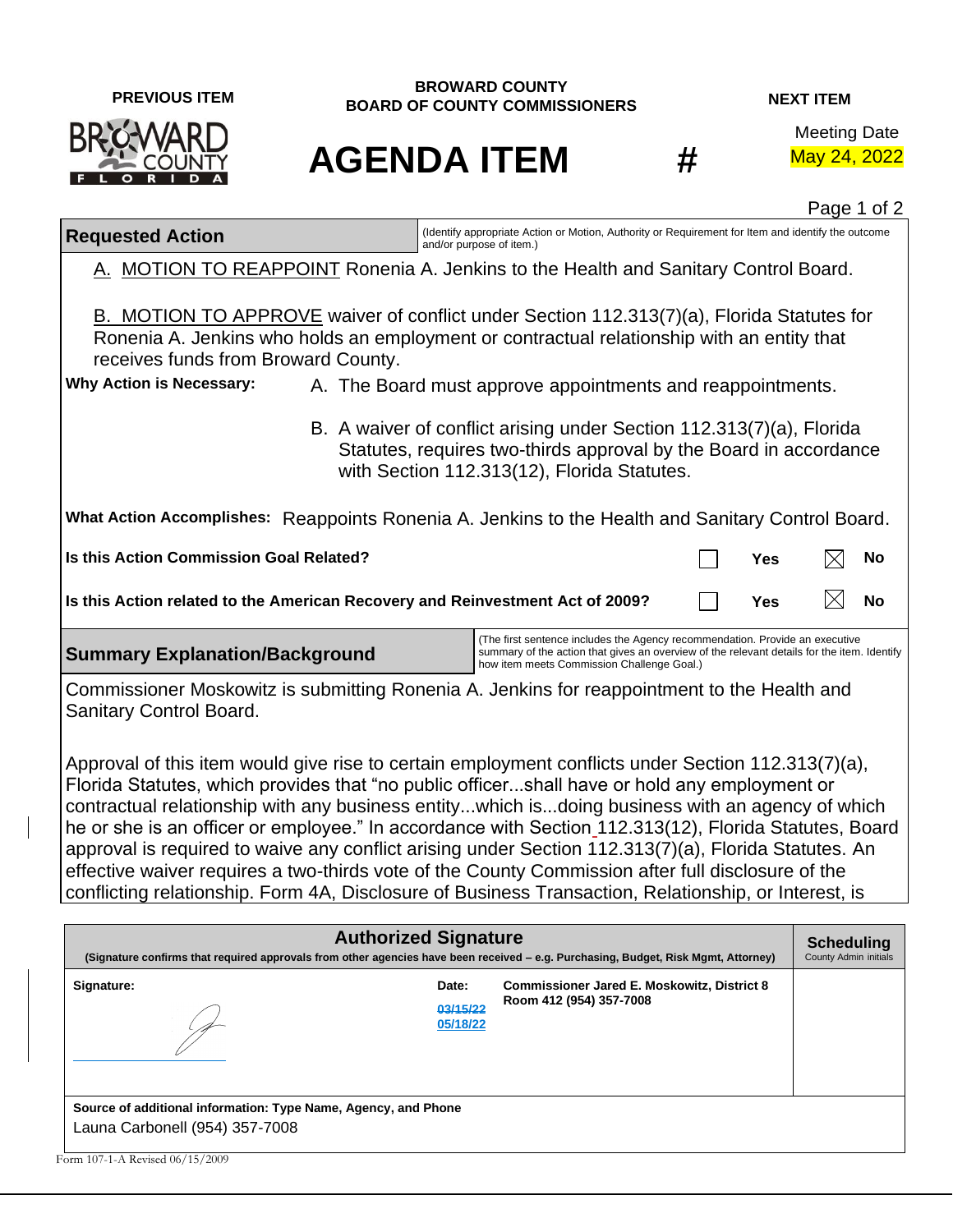| Continued                                                                                        |                                                                                                                               |                          | Page 2 of 2   |
|--------------------------------------------------------------------------------------------------|-------------------------------------------------------------------------------------------------------------------------------|--------------------------|---------------|
| attached hereto as Exhibit #1 and constitutes full disclosure of any existing conflicts.         |                                                                                                                               |                          |               |
| <b>Fiscal Impact/Cost Summary</b>                                                                | (Include projected cost, approved budget amount and account number, source of funds, and any<br>future funding requirements.) |                          |               |
| <b>None</b>                                                                                      |                                                                                                                               |                          |               |
| <b>Exhibits Attached</b> (copies of original agreements)                                         | (Please number exhibits consecutively.)                                                                                       |                          |               |
| Exhibit 1 – Conflict Waiver Form for Ronenia A. Jenkins                                          |                                                                                                                               |                          |               |
| <b>Document Control</b>                                                                          |                                                                                                                               | <b>Commission Action</b> |               |
| Executed original(s) for permanent record<br>(Number)                                            |                                                                                                                               | APPROVED                 | <b>DENIED</b> |
| - Executed copies return to:<br>(Number)<br>Other instructions (Include name, agency, and phone) |                                                                                                                               | <b>DEFERRED</b>          |               |
|                                                                                                  |                                                                                                                               | From:                    |               |
|                                                                                                  |                                                                                                                               | To:                      |               |
|                                                                                                  |                                                                                                                               |                          |               |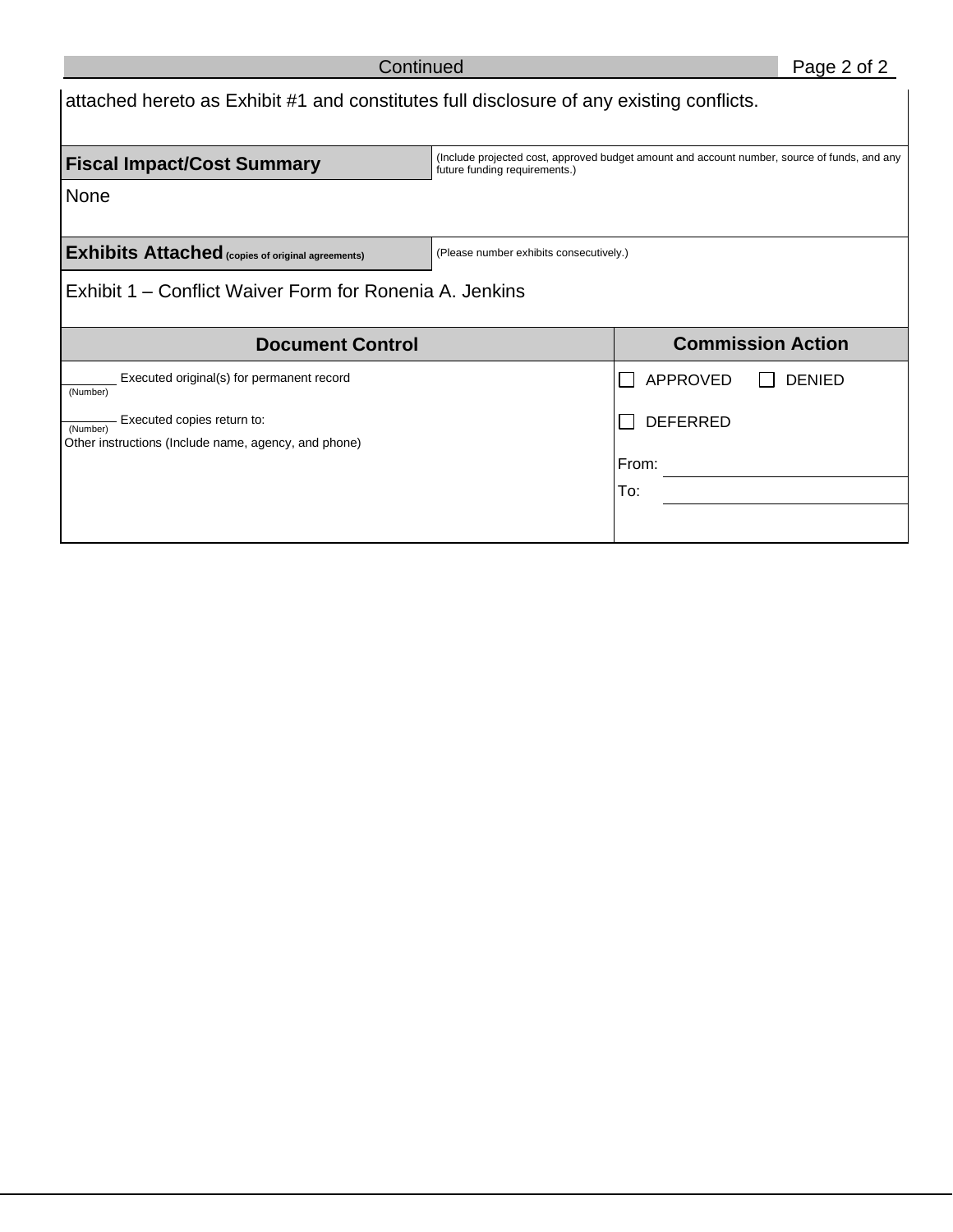### $Exhibit$

#### FORM 4A DISCLOSURE OF BUSINESS TRANSACTION, RELATIONSHIP OR INTEREST

|                        | LAST NAME - FIRST NAME - MIDDLE INITIAL |                | <b>OFFICE / POSITION HELD</b>     |  |
|------------------------|-----------------------------------------|----------------|-----------------------------------|--|
| Jenkins, Ronenia A     |                                         |                | <b>Advisory Board Member</b>      |  |
| <b>MAILING ADDRESS</b> |                                         |                | <b>AGENCY OR ADVISORY BOARD</b>   |  |
|                        |                                         |                | Health & Sanitary Control Board   |  |
| <b>ICITY</b>           | ZIP.                                    | <b>COUNTY</b>  | <b>JADDRESS OF AGENCY</b>         |  |
|                        |                                         | <b>Broward</b> | 115 S. Andrews Ave, FTL, FL 33301 |  |

#### HOW TO COMPLETE AND FILE THIS FORM:

Parts A and B of this form serve two different purposes. Part A is for advisory board members who wish to use an exemption in the ethics laws that is applicable only to advisory board members. Part B is for public officers and employees who wish to use a separate exemption that is applicable when the business entity involved is the sole source of supply within the political subdivision. In order to complete and file this form:

- Fill out Part A or Part B, as applicable.
- Sign and date the form on the reverse side.
- File Part A with the appointing body or person that will be waiving the restrictions of 112.313(3) or (7), Fla. Stat., prior to the waiver.
- File Part B with the governing body of the political subdivision in which the reporting person is serving, prior to the transaction.

#### PART A - DISCLOSURE OF TRANSACTION OR RELATIONSHIP CONCERNING ADVISORY BOARD MEMBER

#### **WHO MUST COMPLETE THIS PART:**

Sections 112.313(3) and 112.313(7), Florida Statutes, prohibit certain business relationships on the part of public officers and employees, including persons serving on advisory boards. See Part III, Chapter 112, Florida Statutes, and/or the brochure entitled "A Guide to the Sunshine Amendment and Code of Ethics for Public Officers and Employees" for more details on these prohibitions. However, Section 112.313(12), Florida Statutes, permits the appointing official or body to waive these requirements in a particular instance provided: (a) waiver by the appointing body must be upon a two-thirds affirmative vote of that body; or (b) waiver by the appointing person must be effected after a public hearing; and (c) in either case the advisory board member must fully disclose the transaction or relationship which would otherwise be prohibited by Subsections (3) of (7) of Section 112.313, Florida Statutes. This Part of Form 4A has been prescribed by the Commission on Ethics for such disclosure, if and when applicable to an advisory board member.

#### PLEASE COMPLETE THE FOLLOWING:

1. The partnership, directorship, proprietorship, ownership of a material interest, position of officer, employment, or contractual relationship which would otherwise violate Subsection (3) or (7) of Section 112.313. Florida Statutes, is held by Iplease check applicable space(s)]:

 $\bigotimes$  The reporting person;

- () A child of the reporting person, whose name is
- 2. The particular transaction or relationship for which this waiver is sought involves [check applicable space]:

N Supplying the following realty, goods, and/or services: Dental Services

() Regulation of the business entity by the governmental agency served by the advisory board member.

3. The following business entity is doing business with or regulated by the governmental agency:

#### **Nova Southeastern University**

4. The relationship of the undersigned advisory board member, or spouse or child of the advisory board member, to the business entity transacting this business is [check applicable spaces]: () Officer; () Partner; () Associate; () Sole proprietor; () Stockholder; () Director; () Owner of in excess of 5% of the assets of capital stock in such business entity;  $\bigtimes$  Employee; () Contractual relationship with the business entity; () Other, please describe:

 $\therefore$  or